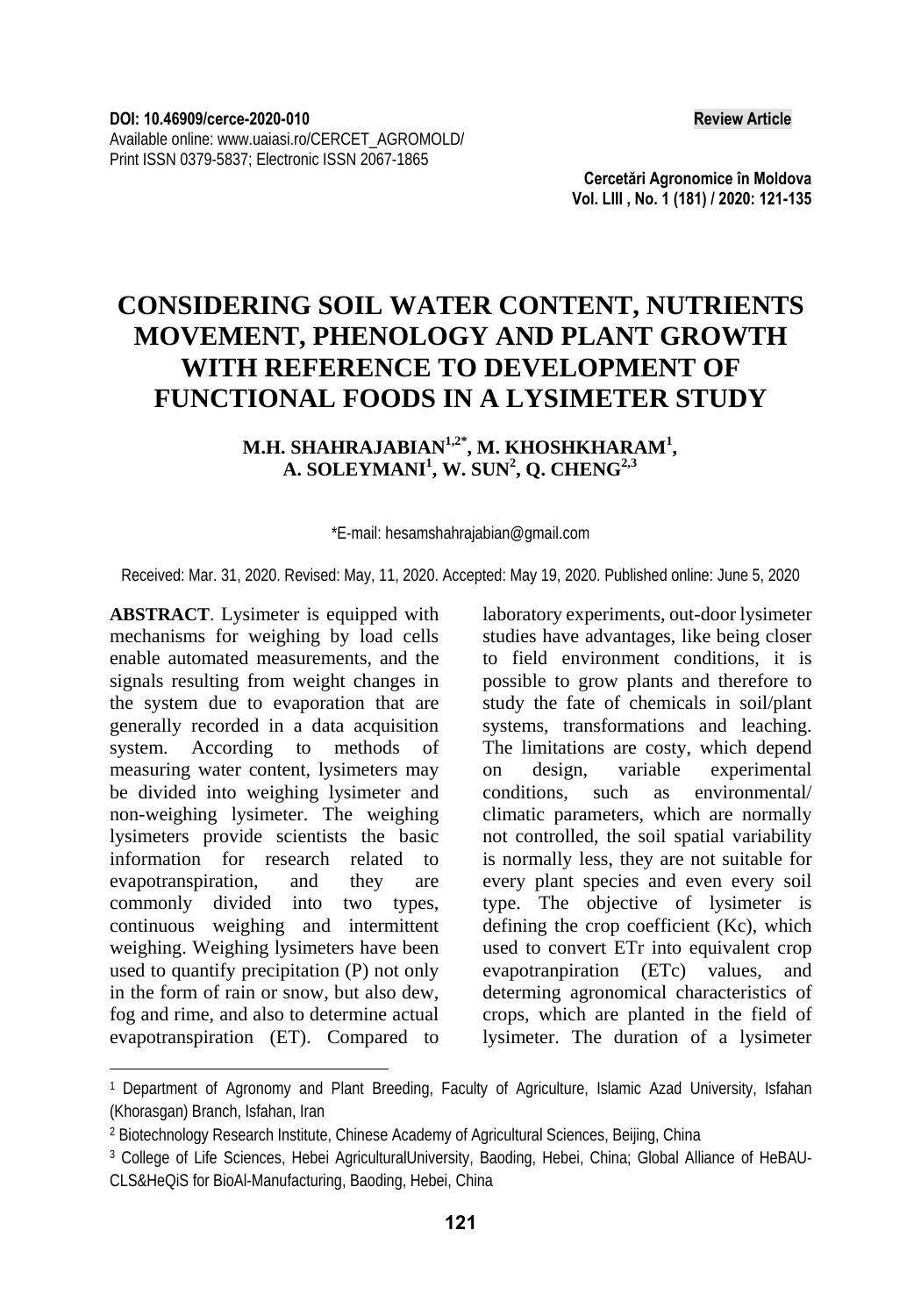study is determined by the objective of the study, but for different crops, it should normally be at least two years. Weighing lysimeters using load cells have the advantage of measuring the water balance in the soil over a short time and with good accuracy. Precipitation should be recorded daily at the lysimeter site. All weather data like air temperature, solar radiation, humidity and potential evporation should be obtained onsite, and the frequency and time of measurements should be at least daily.

**Keywords:** weighing lysimeter: evapotranspiration; crop coefficient; precipitation; super foods.

# **INTRODUCTION**

#### **The purpose of the lysimeter**

A lysimeter is a piece of equipment use to collect and measure any water that drains below the root zone from a pasture or agriculture field. One of the most useful and meaningful procedures an instructor can emphasize to researchers in a beginning of soil physics course is the determination of the rate and direction of soil water movement, which is possible by lysimeter. Ünlü *et al.* (2010) considered lysimeters as the standard tools for evapotranspiration (ET) measurements, is the solvent that moves many of chemicals (nutrients and pesticides) from agricultural fields to offsite locations. In order to understand and determine the optimal management possibilities, the water balance must be considered more than growing season, which can be done by lysimeter station (Zupanc *et al.,* 2005). Weighing lysimeter is the most sensitive and direct means of measuring evapotranspiration, which can develop methods of predicting water use, and shows soil-water-plant relations. Ramsbeck *et al.* (1997) noted that a valuable measurement instrument is the use of lysimeter stations to better understand the nitrate leaching. Efficient planning and use of available water requires evaluation of all components in the water budget. Each component must be determined using the best available technology. Perhaps the most complex portion of the water budget involves evaluation of vegetative water use or evapotranspiration, henceforth referred to as ET. Lysimeter data are used with environmental and climatic data to calibrate and evaluate various ET models. The weighing lysimeter represents the best available technology for determining ET. The weighing lysimeter research can provide the best direct estimate or water use by vegetation in experimental field, evaluate the accuracy of vegetative water use models, evaluate the role of rainfall in meeting plant water requirements, provide comparative data to evaluate the accuracy of non-weighing lysimeters.

These results will be used to correct errors or bias introduced into vegetative water use models through data obtained from non-weighing lysimeters, and perform joint studies involving plant scientists. These studies would involve both ET and plant growth factors (Allen and Fisher,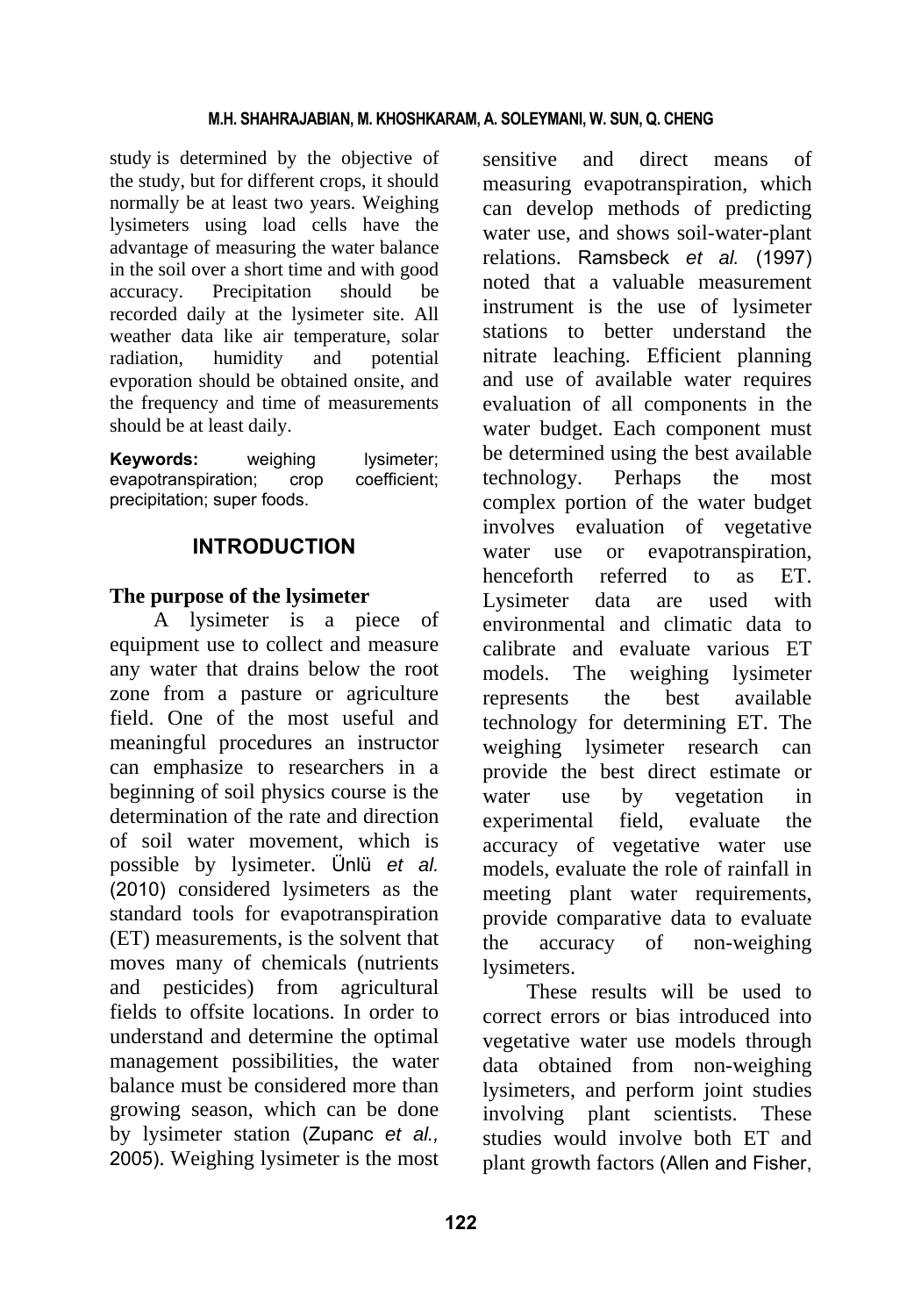1990; Corwin and LeMert, 1994). If the lysimeters weight is recorded in certain time steps, precipitation and seepage water amount is measured separately, actual evapotranspiration can be deduced from their weight change (Young *et al.,* 1996). Due to these characteristics, lysimeters are an excellent tool to derive or calibrate water and solute transport models (Wriedt, 1994).

Crop evapotranspiration  $(ET<sub>c</sub>)$ determination is important to guide irrigation scheduling and to manage water resources. Lysimeters are the most reliable research tool for direct measurement of Etc. For ETc research, a lysimeter is a tank containing a soil profile and plants of interest. More specifically, lysimeters are tanks filled with soil in which crops are grown under natural conditions to measure the amount of water lost by evaporation and transpiration (Jensen *et al.,* 1990).

By monitoring the change in water storage in the lysimeters, along with other components in the water balance (*e.g.* precipitation, irrigation and drainage), the actual evapotranspiration rate can be obtained over the measurement interval. Resultant measurements can provide daily evapotranspiration values for grass to within 0.05 mm or 1% of accuracy (Allen *et al.,* 1990), and to 0.43 mm per day over three growing seasons for shallow-rooted crops. Howell *et al.* (1985) indicated that evapotranspiration accuracy is influenced by the measurement duration, lysimeter shape, weighing mechanisms, and construction materials, as well as site maintenance. Abdou and Flury (2004) concluded that lysimeters studies are considered to be an intermediate approach between field studies and small-scale laboratory experiments. Lysimeters, after being exposed to the same environmental conditions, are more likely to mimic natural field soils that columns in the laboratory.

These tools are usually classified according to their size, filling procedures, and the method for collecting drainage (Boll *et al.,* 1992). A free-drainage lysimeter is easy to install and is cheaper than the suctioncontrolled lysimeter. In suctioncontrolled lysimeters, water does not accumulate at the lower boundary because it is sucked away through porous ceramic plates, pipes, or fiberglass wicks (Bergström, 1990). Suction-controlled lysimeters are expensive and are difficult to install, especially if they have large surface areas (Goyne *et al.,* 2000).

Another problem with suctioncontrolled lysimeters is that water and solutes can interact with the material used for the suction device with the possibility of altering the matric potential, streamlines, and the composition of the leachate (Goyne *et al.,* 2000). Lysimeters classify according to drainage, packing of test material, and methods of measuring water content. *Table 1* has shown different classification of lysimeter on the basis of drainage, packing of test materials and measuring methods*.*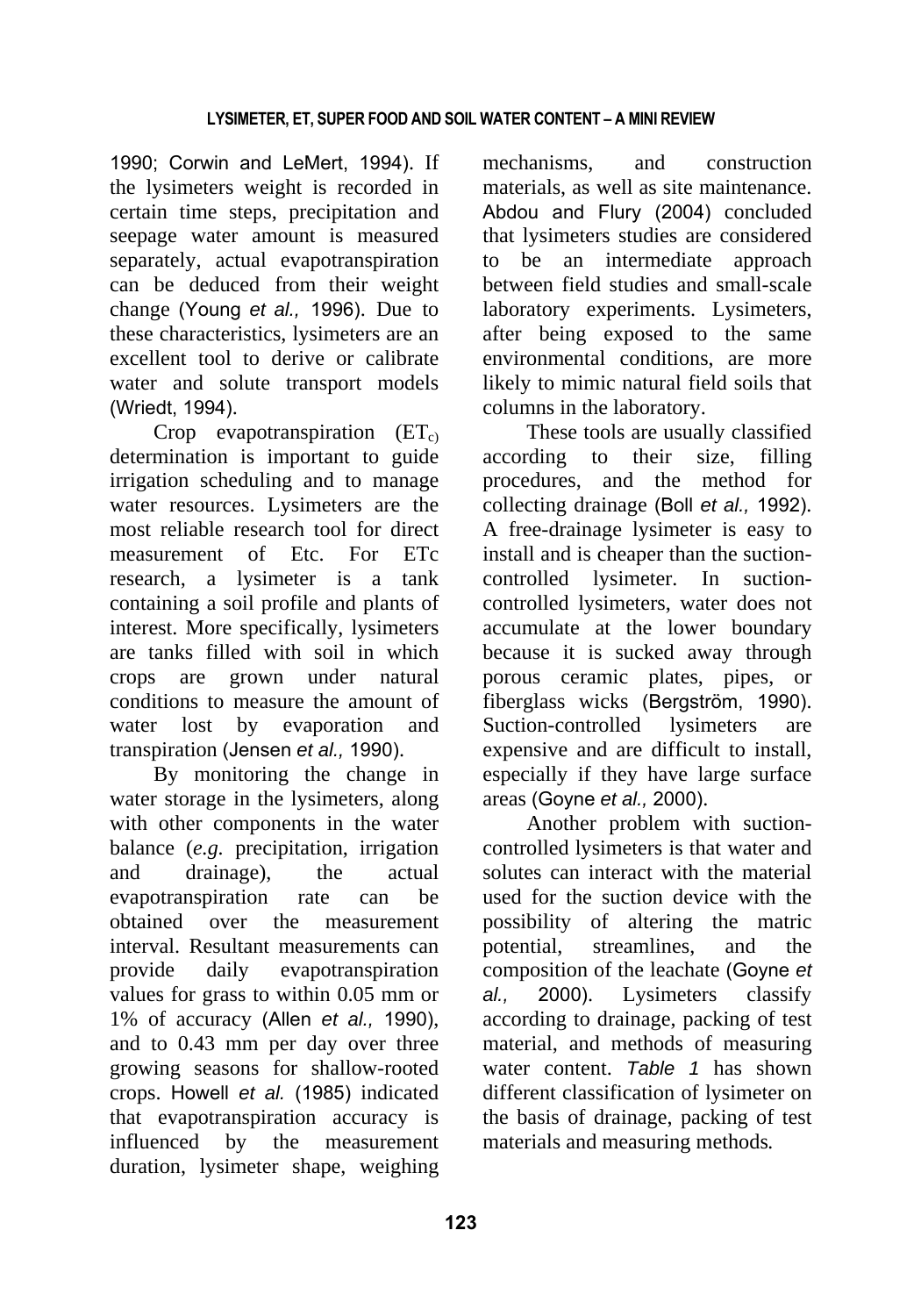#### **M.H. SHAHRAJABIAN, M. KHOSHKARAM, A. SOLEYMANI, W. SUN, Q. CHENG**

| <b>According to</b><br><b>Drainage</b>                                                                                                                                                                                                                                 | <b>According to Packing</b><br>of Test Material                                                                                                                                                                                                                       | <b>According to Methods of</b><br><b>Measuring (Water content)</b>                                                                                                                                                                              |
|------------------------------------------------------------------------------------------------------------------------------------------------------------------------------------------------------------------------------------------------------------------------|-----------------------------------------------------------------------------------------------------------------------------------------------------------------------------------------------------------------------------------------------------------------------|-------------------------------------------------------------------------------------------------------------------------------------------------------------------------------------------------------------------------------------------------|
| Zero-tension<br>Lysimeter, which is a<br>lysimeter with freely<br>drainage leachate.                                                                                                                                                                                   | Block lysimeter = An<br>undisturbed soil core is<br>excavated and a casing<br>is constructed around<br>the block. Leachates can<br>be collected with or<br>without applying suction.                                                                                  | Weighing lysimeter = The<br>lysimeter is either placed<br>directly on weighing equipment<br>or can be moved and placed<br>on weighing equipment<br>periodically. This means that<br>the lysimeter can be weighed<br>constantly or periodically. |
| Zero-tension<br>Lysimeter Equilibrium<br>Tension Lysimeter, which<br>is a lysimeter designed to<br>maintain equilibrium<br>between the suction<br>applied to the leachate<br>collection system and soil<br>matrix potential thus the<br>suction applied may<br>varies. | Ebermayerlysimeter<br>(In situ lysimeter with no<br>side walls separating a<br>definitive soil block from<br>adjacent soil) =<br>Leachates can be<br>collected with or without<br>suction.                                                                            | Non-weighing lysimeter =<br>Lysimeters without weighing<br>equipment available. This<br>category falls potentially under<br>any other category described<br>in the table except from<br>weighing lysimeter.                                     |
|                                                                                                                                                                                                                                                                        | Filled-in lysimeter<br>$method = The test$<br>material is collected and<br>potentially pretreated, for<br>example by<br>homogenization, before<br>being filled into the<br>lysimeter container.<br>Leachates can be<br>collected with or without<br>applying suction. |                                                                                                                                                                                                                                                 |

#### **Table 1 - Lysimeter classification according to drainage, packing of test materials and measuring methods**

Weighing lysimeters are commonly divided in two types: continuous weighing and intermittent weighing (Howell *et al.,* 1991). The latter are also called weighable lysimeters. The main difference between them is the time interval between two consecutive weight measurements. Continuous weighing lysimeters, despite their accuracy and precision, are not widely used due to

the high installation costs and the skilled personnel required. For these lysimeters, the weighing mechanism and the lysimeter are permanently installed in the field, and readings are taken at intervals as short as one minute. For weighable lysimeters every time it has to be weighed. The time interval between two consecutive measurements is generally one day or longer (Oliveira, 1998). The main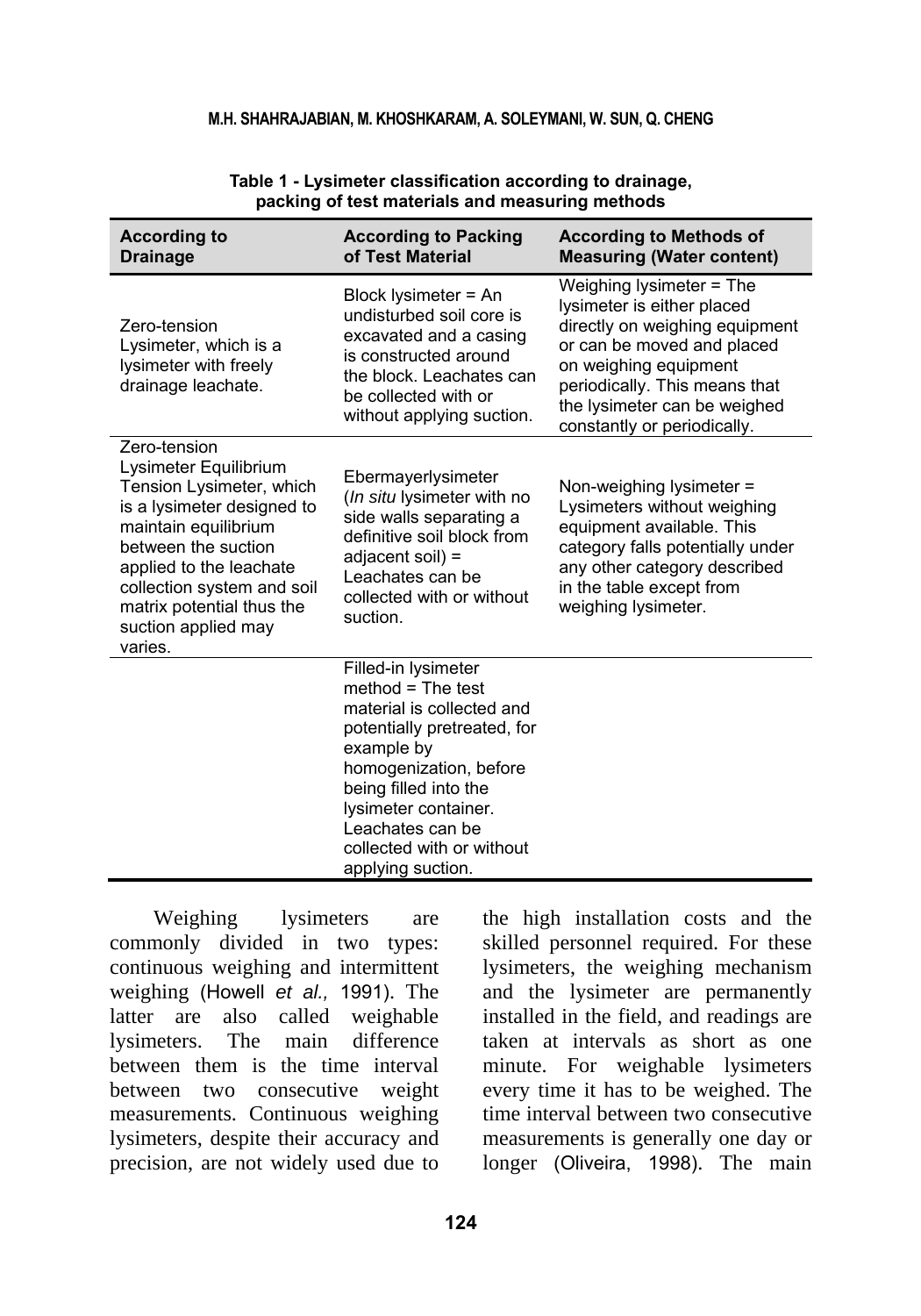objective of a lysimeter is to maintain a controlled environment, while mimicking field conditions for the measurement of water into and out of the system (McFarland *et al.,* 1983).

This requires that soil-plant system inside the lysimeter be indistinguishable from the surrounding area in terms of soil moisture, nutrient availability, plant height, root density, etc. Agronomic applications of weighing lysimeters have been numerous. Among them, comparisons and analyses of different evapotranspiration estimation methods, verification of the reliability of the ETc estimates by means of the most recent updates of the FAO method, measurement and comparison of ETc in different cultivars, analyses and validation of models separating evaporation (E) and transpiration (T), determination of basal crop coefficients and water requirements for specific irrigated crops, evaluation of methods to determine ETo, analysis of the relationship between evapotranspiration and soil water content, deficit irrigation studies in trees, analysis of the energy balance components, integration of Time-Domain Reflectometer (TDR) measurements and lysimetry, and finally, correlation between canopy light interception and crop coefficients (Kc) in trees (Lorite *et al.,* 2012).

# **Construction of lysimeter system**

The general concept of a weighing lysimeter requires four major elements. These include the

container to hold the soil, water and vegetation; a rigid foundation; the force measuring or weighing system; the data acquisition and analysis system. Accessory instrumentation is also required to measure and record climatic data. In designing the lysimeters, ease of fabrication, simple and accurate installation, low maintenance requirements, and low cost were important considerations. The main components of the lysimeters were an outer tank, an inner tank, load cell assemblies, and a drain system. The outer and inner tanks consisted of four side walls and a bottom plate. When installed in the field, the inner tank contained the drain system and a volume of soil and vegetation isolated from the field. The load cell assemblies supported and monitored the weight of the inner tank. The outer tank isolated the inner tank from the field and supported the load cell assemblies and inner tank. The size of a lysimeter is one of the main determinants of its cost. Cost is also associated with the types of specialized equipment and the labor and materials used in the lysimeter construction (Schneider *et al.,* 1998). So, how well a lysimeter represents the surrounding environment is dependent on a compromise between costs and management under field conditions. In considering the design of the lysimeters, two points were of paramount importance: the lysimeters had to be large enough to represent conditions, yet small enough not to require expensive equipment for lifting and weighing. The lysimeter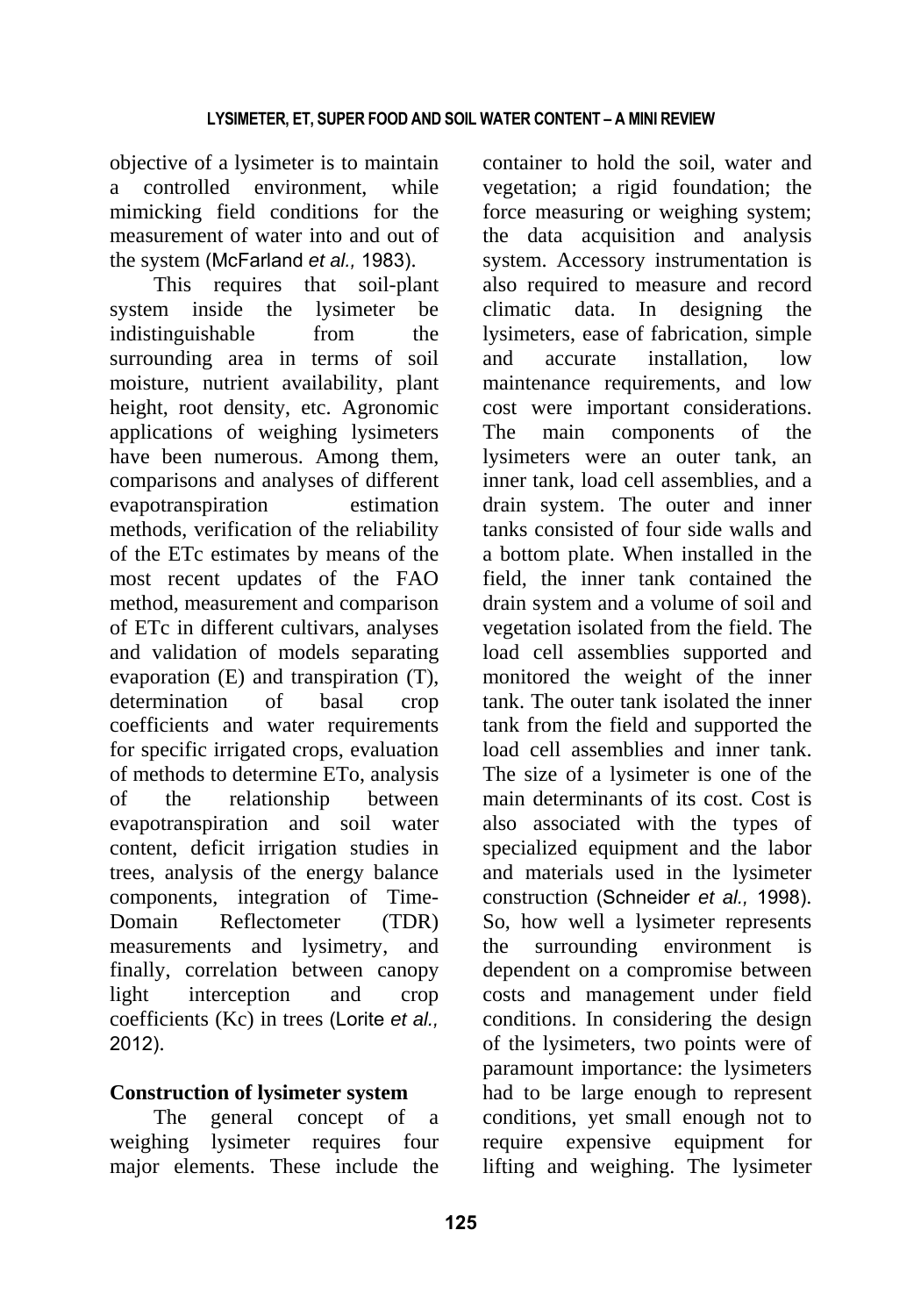construction is grouped into three stages: foundation construction, lysimeter tank fabrication, and tank installation and instrumentation. The on-site construction of lysimeter foundation began with soil excavation from the experimental site. The weighing scale detects all additions and subtractions of water in the lysimeter box. Crop Etc is the main subtraction of water from the lysimeter, and is recorded continuously. Any irrigation, rainfall, or drainage is also detected by the weighing scale. The point is that the lysimeter is managed the same way as the surrounding field, with the goal of having crop growth in the lysimeter that is very similar to the surrounding field. Large surface area to depth ratios are necessary in order to maximize sensitivity. Minimization of unnatural surface area is necessary to maintain a similar thermal regime between the lysimeter and surrounding field. Soil profile depth, siting, wind and drainage are also important consideration. Soil and vegetation were places in the cylinder to duplicate as closely as possible natural conditions surrounding the site. Subsoil in the site originally selected was gravelly sandy loam and thus it was not possible to obtain a completely undisturbed soil profile in the lysimeter. The most important advantages and limitations of the lysimeter is indicated in *Table 2*.

**Table 2 - The most important advantages and limitations of the lysimeter** 

| They are closer to field environmental conditions, there is no significant disturbance of<br>the subsurface soil (below the top 25-30 cm plough layer).                                                                                                                                                                                                                                                                                                                                                                                    |
|--------------------------------------------------------------------------------------------------------------------------------------------------------------------------------------------------------------------------------------------------------------------------------------------------------------------------------------------------------------------------------------------------------------------------------------------------------------------------------------------------------------------------------------------|
| It is possible to grow plants and therefore to study the fate of chemicals in soil/plant<br>systems, transformation and leaching, which are normally measured separately in<br>laboratory experiments, remain integrated processes. Mass fluxes can be determined<br>and the limitations are: 1- Expense which depends on design. 2 - Another problem,<br>certain limitation is variable experimental conditions, such as environmental/climatic<br>parameters (temperature, rainfall, light and wind), which are normally not controlled. |
| The bottom boundary between the soil block and the container influences the water flow<br>and thus can affect the amount of chemical leached from a lysimeter.                                                                                                                                                                                                                                                                                                                                                                             |
| The spatial variability is normally less, particularly when compared to field plots.                                                                                                                                                                                                                                                                                                                                                                                                                                                       |
| They are not suitable for every plant species.                                                                                                                                                                                                                                                                                                                                                                                                                                                                                             |
| They are not suitable for every soil type.                                                                                                                                                                                                                                                                                                                                                                                                                                                                                                 |

More accurately represent consumptive water use of major irrigated crops in the field, by defining the crop coefficients (Kc) used to convert ETr to equivalent crop ET (Etc) values. Determining agronomical characteristics of crops which are planted on the field of lysimeter. The most important

benefits of projects of lysimeter is presented in *Table 3*.

### **Lysimeter, study, management, environmental conditions, measurements and maintenance**

The duration of a lysimeter study should be determined by the objective of the study, but for different crops, it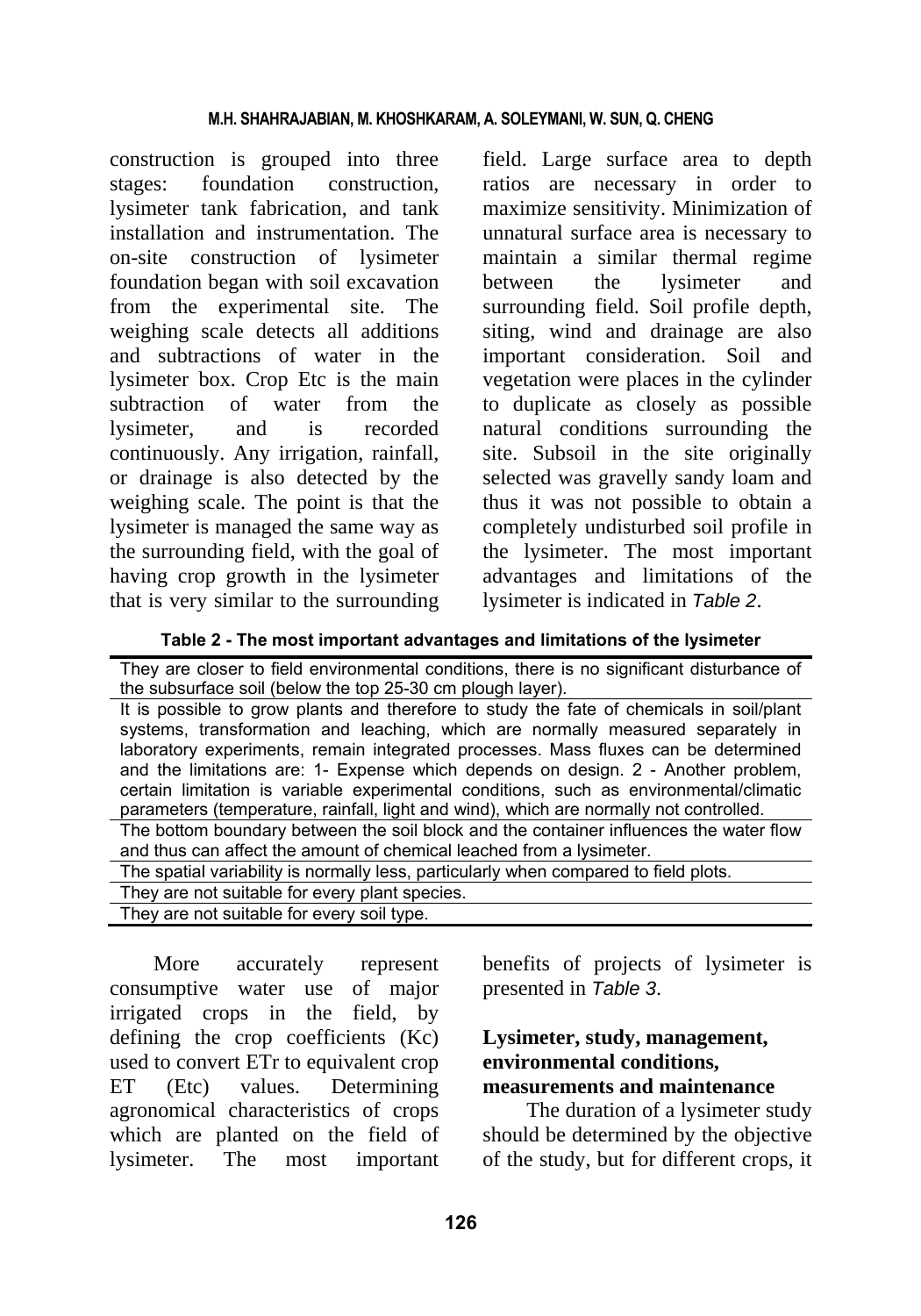should normally be at least two years. In some cases, it may be appropriate to extend this period to three years. The expected study duration could be derived from information grained, for example, from results on adsorption and degradation rates and from application pattern. It may also be appropriate to modify the duration according to the results obtained during the study. Matching the soil and water conditions inside the lysimeter to those in the field is difficult. To minimize this problem, care must be taken at all steps from lysimeter design and construction to installation and management in the field. For any plants grown in a container, the volume of soil available may limit a normal rooting profile. Moreover, lysimeters usually have more moisture at the bottom of their soil profile, compared to the same

depth in the field, unless a drainage system efficiency removes the excess water. For crop products, the management, such as fertilization, seed bed preparation, sowing tillage and harvest of the lysimeter including its surrounding area is carried out according to good agricultural practice. Special attention has to be paid to the depth of soil tillage, which should only be done in the top 25-30 cm (plough layer). In the case of testing general chemicals, management practices will depend on the purpose of the study. Outdoor experiments are subject to natural climatic variations. Therefore, it may be necessary to complement natural precipitation by irrigation. Whenever this is needed, water with a quality comparable to rain water (*e.g.* rain, tap or well water) should be supplied to allow for plant growth.

| Provide the best direct estimate of water use by vegetation in the area.                                                                                                                                                                                                                   |  |
|--------------------------------------------------------------------------------------------------------------------------------------------------------------------------------------------------------------------------------------------------------------------------------------------|--|
| Evaluate the accuracy of vegetative water use models.                                                                                                                                                                                                                                      |  |
| Evaluate the role of rainfall in meeting plant water requirements.                                                                                                                                                                                                                         |  |
| Determine crop growth rates such as CGR, RGR and changes in total dry matter and<br>LAI for each crops in each small lysimeters. This performance is called joint studies<br>involving plant scientists and botanist. Those researchers would involve both ET and<br>plant growth factors. |  |
| More accurate calculations of replacement water required for depletions from well                                                                                                                                                                                                          |  |
| Better crop coefficients for ET-based irrigation scheduling                                                                                                                                                                                                                                |  |
| Better Etc calculations for future administration of water rights                                                                                                                                                                                                                          |  |
| Using a weighing lysimeter in combination with other meteorological and hydrological<br>instrumentation in long-term measurements allows to assess the water balance in detail.                                                                                                            |  |

**Table 3 - The most important benefits of lysimeter project** 

It is recommended that the pH and ionic strength of the irrigation water should be determined. Deionized water can destroy the soil structure and therefore must not be used. The key to a successful

weighing lysimeter is to design a system capable of detecting a change in weight to an equal to a millimeter of water when the lysimeter itself weighs several tons. Precipitation should be recorded daily at the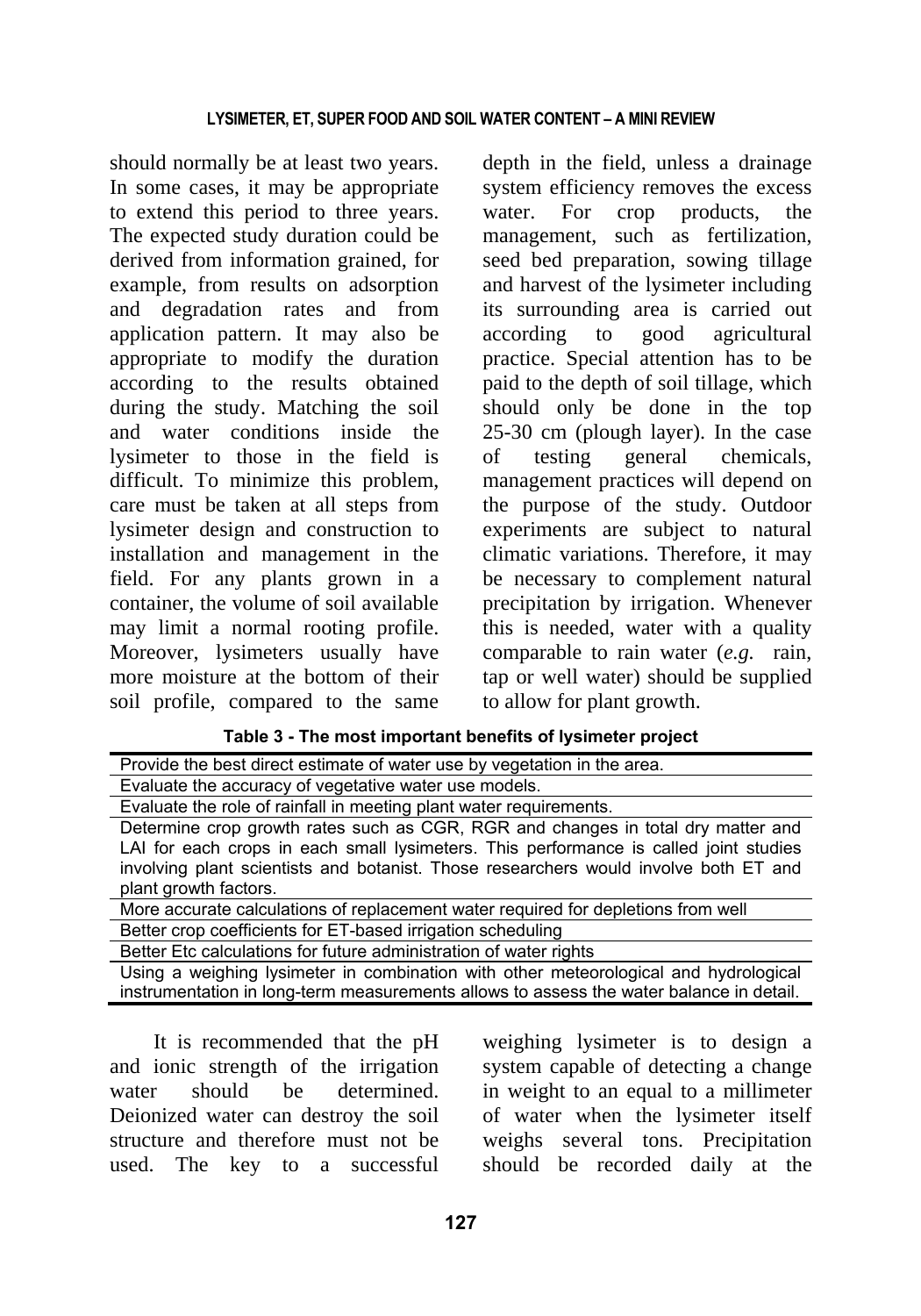lysimeter site. Also, soil temperature and soil moisture should be measured. The measurements should be done in a separate lysimeter, in case the probes are installed vertically from the lysimeter surface. All weather data, like air temperature, solar radiation, humidity, and potential evaporation should be obtained onsite or at a nearby meteorological station. Frequency and time of these measurements should be compatible with standard meteorological procedures (at least daily), as many estimation models or unknown parameters (*e.g.* evapotranspiration) rely on these standard data.

Routine maintenance involved periodic visits to the lysimeter sites to check the condition of the vegetation on and around the lysimeter, and to check for excess water inside the outer and inner tanks. The row-crop lysimeter was occasionally tilled and sprayed by hand if the mechanized field equipment was not able to access the lysimeter. Excess water inside the lysimeters tanks was removed periodically using hand suction. The load cell wires should connected to the data logger at a nearby weather station. The relative sophistication of a weighing lysimeter is such that it requires more attention and greater technical expertise for satisfactory operation than does a non-weighing lysimeter. This could be present a serious problem because the time and effort required would be prohibitive if the lysimeter was installed in a remote area. Lysimeter measurements consist of a timeserious absolute weights of the lysimeter's inner tank and its contents. The weights include the weight of the weights include the weight of the inner tank and drain system, and the weight of the vegetated soil inside the inner tank, which includes soil, vegetation, and water. Lysimeter measurements were collected automatically and continuously at 10 min or 5 min intervals. At each measurement interval, a series of weight measurements were collected from each of the load cells. The measurements from each load cell were averaged, and the average weight was stored in the data logger's memory. The lysimeters were also useful in measuring rainfall and irrigation amounts. Rainfall or irrigation water falling on the lysimeter caused an increase in lysimeter weight. The weighing lysimeter is a permanent research facility, which will contribute to the educational and research programs. In addition to providing needed research data, it will serve to demonstrate the best available technology for measuring vegetative water use. The lysimeter facility provides a unique tool for botanists, agronomists and other plant scientists on campus. By recording information such as soil moisture conditions within the lysimeter and plant characteristics, such as growth rates and maturation, it will be possible to more closely evaluate and model the influences of environment on plant growth.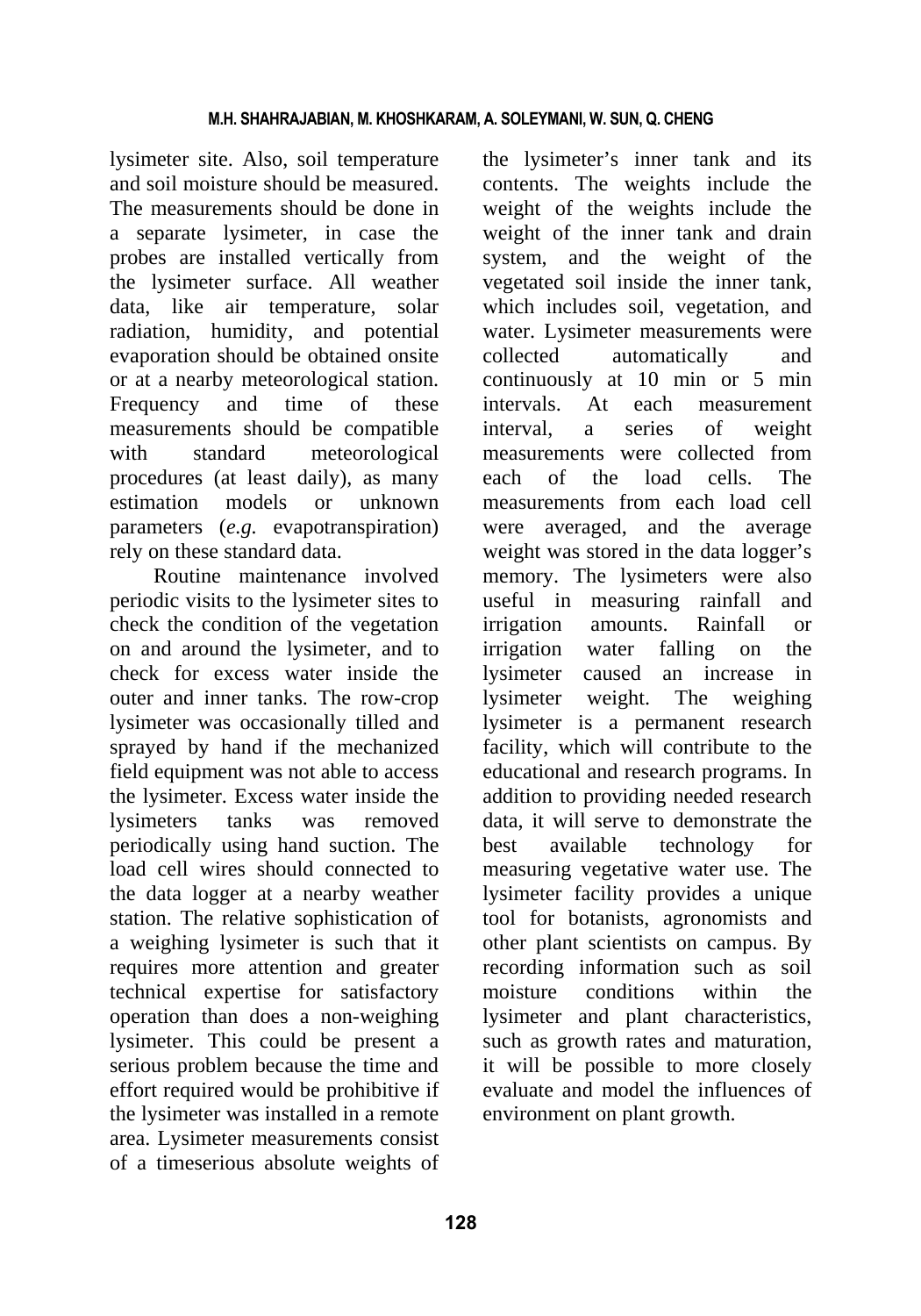# **Lysimeter experiments in different countries**

Crop water productivity is one the most important aspects of water use of crop, most especially where water is a limiting factor (Amini *et al.,* 2012; Soleymani and Shahrajabian, 2012; Ogbaji *et al.,* 2013; Shahrajabian *et al.,* 2017; Shahrajabian *et al.*, Sun *et al.,* 2019a,b). Weighing lysimeters are considered to be the best means for a precise measurement of water fluxes at the interface between the soil-pant system and the atomosphere (Skaggs *et al.,* 2012). Any decrease of the net mass of the lysimeter can be interpreted as evapotranspiration (ET), any increase as precipitation (P) (Peters *et al.,* 2017). The measurement system in lysimeter experiments may be selected according to the technical data supplied by the manufacture; however, periodic calibrations in the effective measuring range are necessary to verify and compensate for the systematic errors, which are accentuated during the operation time (Amaral *et al.,* 2018).

Lysimeters are also widely used for closing water balances by monitoring drainage amount and water storage in the soil profile, and also used as management tools for fertigation scheduling (Raj *et al.,* 2018). Quinn *et al.* (2018) reported the field results from the lysimeters are simulated adequately by a water balance model based on FAO 56 with an additional components to represent both the difference between the variable saturation with depth, which

occurs in practice, and the assumption in standard water balance models of a sudden change from dry to fullysaturated conditions at the water table.

Klammler and Fank (2014) concluded that the technical lysimeter design has different roles: 1) highresolution weighing cells; 2) a suction controlled lower boundary condition for sucking off seepage water, thus emulating undisturbed field conditions; 3) comparative soil temperature, water content and matrix potential measurements inside and outside the lysimeter at different depths; 4) an installation of the lysimeters directly into test plots; 5) a removable upper lysimeter ring enabling machinery soil tillage. They have concluded that lysimeters installed at Wagna site did not show any fringe effects, and, thus, are appropriate tools for measuring water balance elements and nitrogen leaching of arable and grass land at point scale.

Marin *et al.* (2010) noted that confined aquifers can act as largescale geological weighing lysimeters that can be used to monitor changes of total water balance on a scale of kilometers. They have showed that how geological weighing lysimeters offer a promising potential for testing and calibrating distributed hydrological models at the scale of typical grid cells. All load cell based lysimeters require calibration and frequent calibration may lead to excessive workload although a sensible level of quality control is warranted, and analysis of the costs for the mini-lysimeter system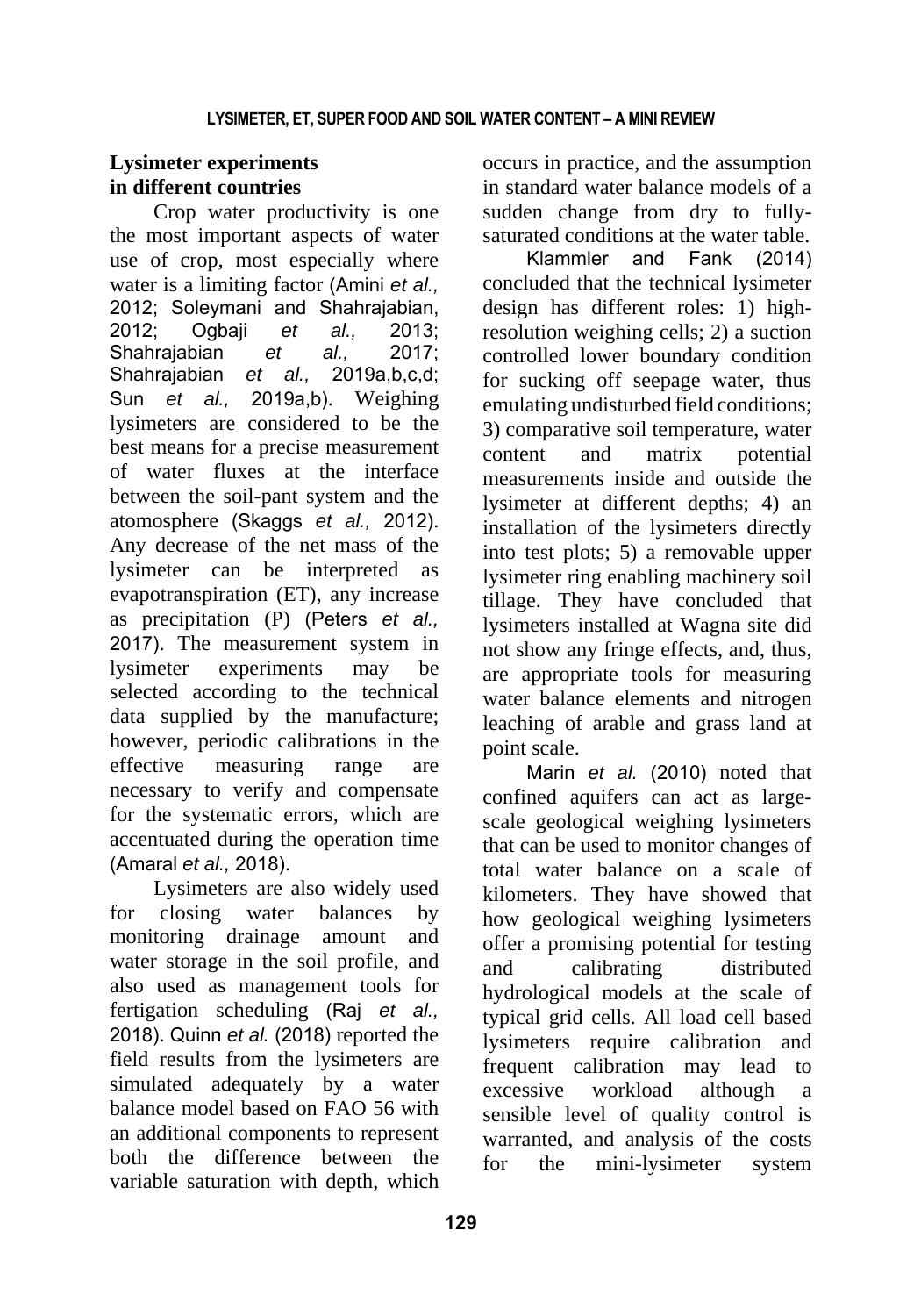indicates that evapotranspiration can be measured economically at a reasonable accuracy and sufficient resolution with robust method of load cell calibration (Misra *et al.,* 2011). To avoid the exposure effects, a lysimeter must be surrounded by a crop stand wide enough to prevent rain, which falls at an angel towards the lysimeter from reaching it, and it depends on the type of crop the required width may vary from less than one to several meters (Hagenau *et al.,* 2015; Valtanen *et al.,* 2017). Tripler *et al.* (2012) highlighted that the high resolution (high cost) weighing lysimeters proved to be an efficient system for accurate data acquisition,

which is necessary for accurate modeling. Berglund *et al.* (2010) stated that a lysimeter method was evaluated for its suitability in gas emission studies by studying the effect of temperature on  $CO<sub>2</sub>$  emission (dark respiration) from cultivated peat soils. They have mentioned that  $CO<sub>2</sub>$ emission data fitted well to a semiempirical equation relating  $CO<sub>2</sub>$ emissions to air temperature, and the lysimeter method proved to be well suited for  $CO<sub>2</sub>$  emission studies. The effect of geometrical factors on leaching behavior and waste decomposition in lysimeter studies is shown in *Fig. 1*.



**Figure 1 – The effect of geometrical factors on leaching behavior and waste decomposition in lysimeter studies**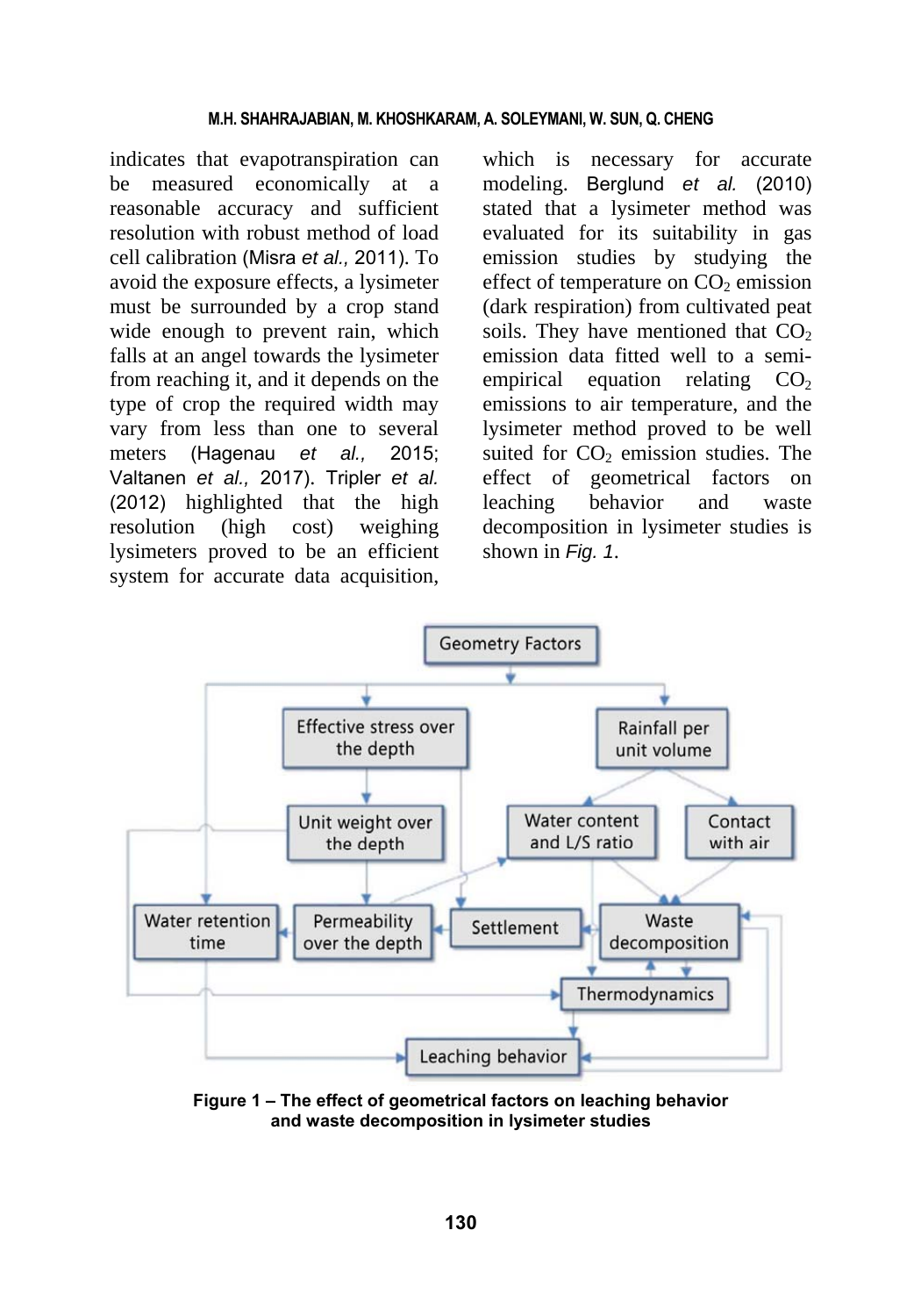### **Evapotranspiration and functional food production**

The amount of water that a crop uses consists of the water is transpired by the plant and the water is stored in the tissue of the plant from the process of photosynthesis (Sun *et al.,* 2020). The water use of a crop is considered to be equal to the water transpired or evaporated by the plant. Evaporation rates are influenced by solar radiation, temperature, relative humidity, and the wind. ET, which consists evaporation from soil and transpiration from plants, is also evaporative, so the ET rate is also influenced by solar radiation, temperature, relative humidity and the wind. The amount of water which crop needs is measured by the ET rate of crop, and the ET rate included

water which is transpired or evaporated through the plant, and the ET rate varies depending on climatic conditions, the plant characteristics, and the soil conditions (Soleymani and Shahrajabian, 2017; Abdollahi *et al.,* 2018). Transpiration is principally E of water to the atmosphere from plants roots to small pores on the underside of leaves (Chen *et al.,* 2013; Ogbaji *et al.,* 2013; Shahrajabian *et al.,* 2017). Another type of water loss from the uninjured leaf or stem of the plant, mainly by stomata, is called guttation. Climatic factors, which affecting ET, is shown in *Table 4.* The most important crop management and growing experimental conditions, which may influence ET, is presented in *Table 5*.

**Table 4 - Climatic factors which affecting ET** 

| Radiation                                                                                                            |  |
|----------------------------------------------------------------------------------------------------------------------|--|
| Temperature                                                                                                          |  |
| Relative humidity (% RH)                                                                                             |  |
| Wind                                                                                                                 |  |
| Crop factors that affecting ET                                                                                       |  |
| Crop species                                                                                                         |  |
| Radiation reflection coefficient                                                                                     |  |
| Leaf area index (LAI) in different growth stages of plant                                                            |  |
| Plant height                                                                                                         |  |
| Rooting depth of plant (depth of the radicular system)                                                               |  |
| Crop management and growing environmental conditions also impact the ET                                              |  |
| Table 5 - The most important crop management and growing<br>environmental conditions which may influence the crop ET |  |

| Row to row or plant to plant spacing                    |
|---------------------------------------------------------|
| Crop orientation                                        |
| Soil properties (structure and texture)                 |
| Chemical/physical impediements                          |
| Interrelationship atmospheric demand: soil water supply |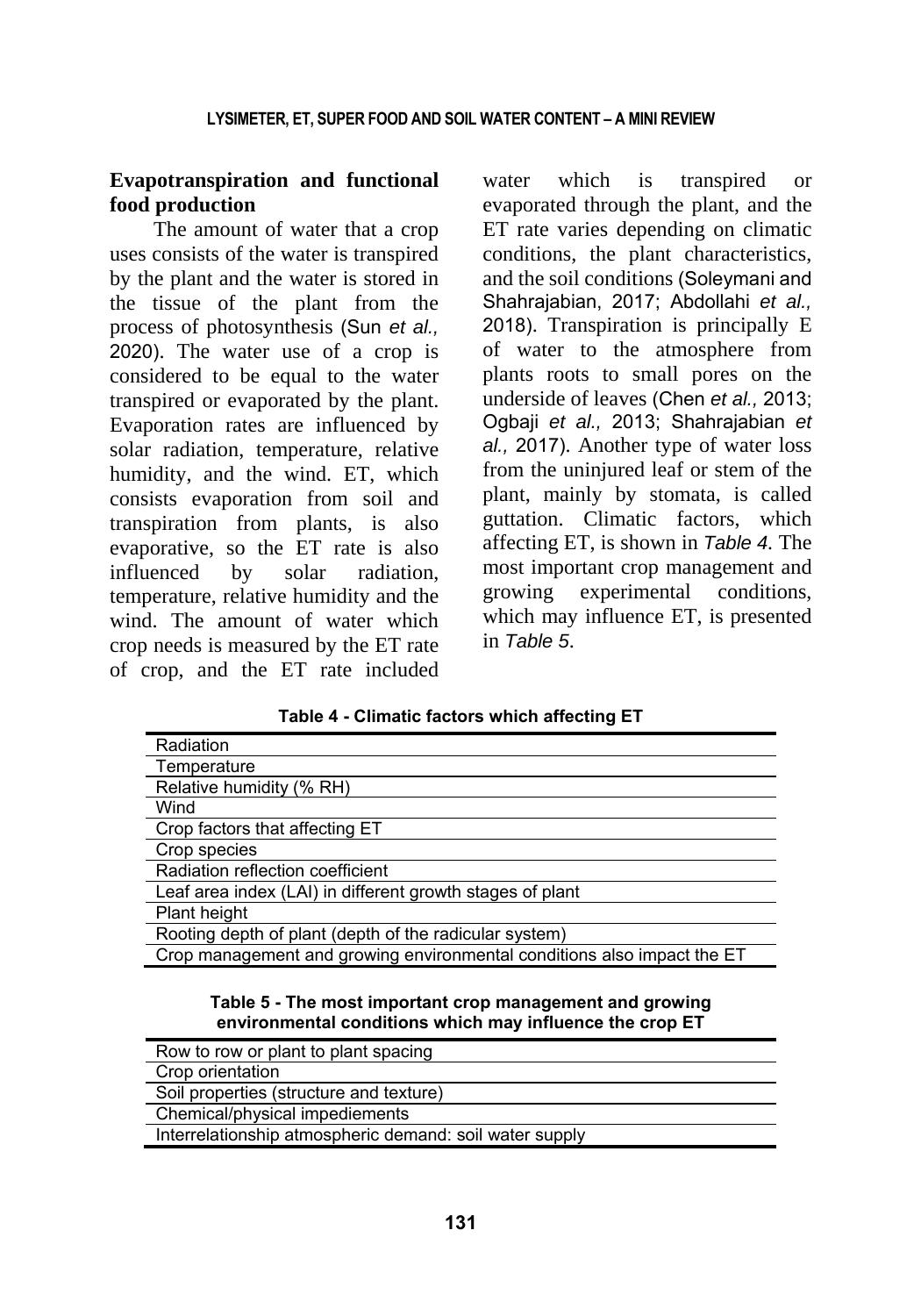## **CONCLUSION**

The weighing lysimeters provide scientist the basic information for research related to the evapotranspiration, and they are commonly divided into two types, continuous weighing and intermittent weighing. Compared to laboratory experiments, out-doorlysimeter studies have the following advantages, like they are closer to field environment conditions, it is possible to grow plants and therefore to study the fate of chemicals in soil/plant systems, transformation and leaching. The limitations are expense which depends on design, variable experimental conditions, such as environmental/ climatic parameters, which are normally not controlled, the spatial variability is normally less, they are not suitable for every plant species and even every soil type. The objective of lysimeter is defining the crop coefficient (Kc), which used to convert Etr to equivalent crop ET (Etc) values, and determing agronomical characteristics of crops, which are planted on the field of lysimeter. The evapotranspiration process is composed of soil evaporation (E), and transpiration (T). Crop water use, also known as evapotranspiration (ET), represents soil evaporation and the water used by a crop for growth and cooling purposes. Transpiration is the water transpired or lost to the atmosphere from small openings on the leaf surfaces, and evaporation is the water evaporated or lost from the wet soil and plant surfaces.

Crops differ in their response to water stress at a given growth stage, and different crops have different water requirements and response differently to water stress.

The duration of a lysimeter study should be determined by the objective of the study, but for different crops, it should normally be at least two years. Precipitation should be recorded daily at the lysimeter site. All wather data, like air temperature, solar radiation, humidity and potential evaporation, should be obtained onsite, and the frequency and time of measurements should be at least daily. For crop products, the management, such as fertilization, seed bed preparation, sowing tillage and harvest of the lysimeter, including its surrounding area, is carried out according to good agricultural practice. It may be necessary to complement natural precipitation by irrigation. Whenever this is needed, water with a quality comparable to rain water (*e.g.* rain, tap or well water) should be supplied to allow for plant growth. With technical improvements and lower costs, the use of small-size and medium size lysimeters has become more widespread. High resolution load cells connected to data loggers facilitate accurate long-term measurement of the mass. The key to a successful weighing lysimeter is to design a system capable of detecting a change in weight to a equal to a millimeter of water when the lysimeter itself weighs several tons.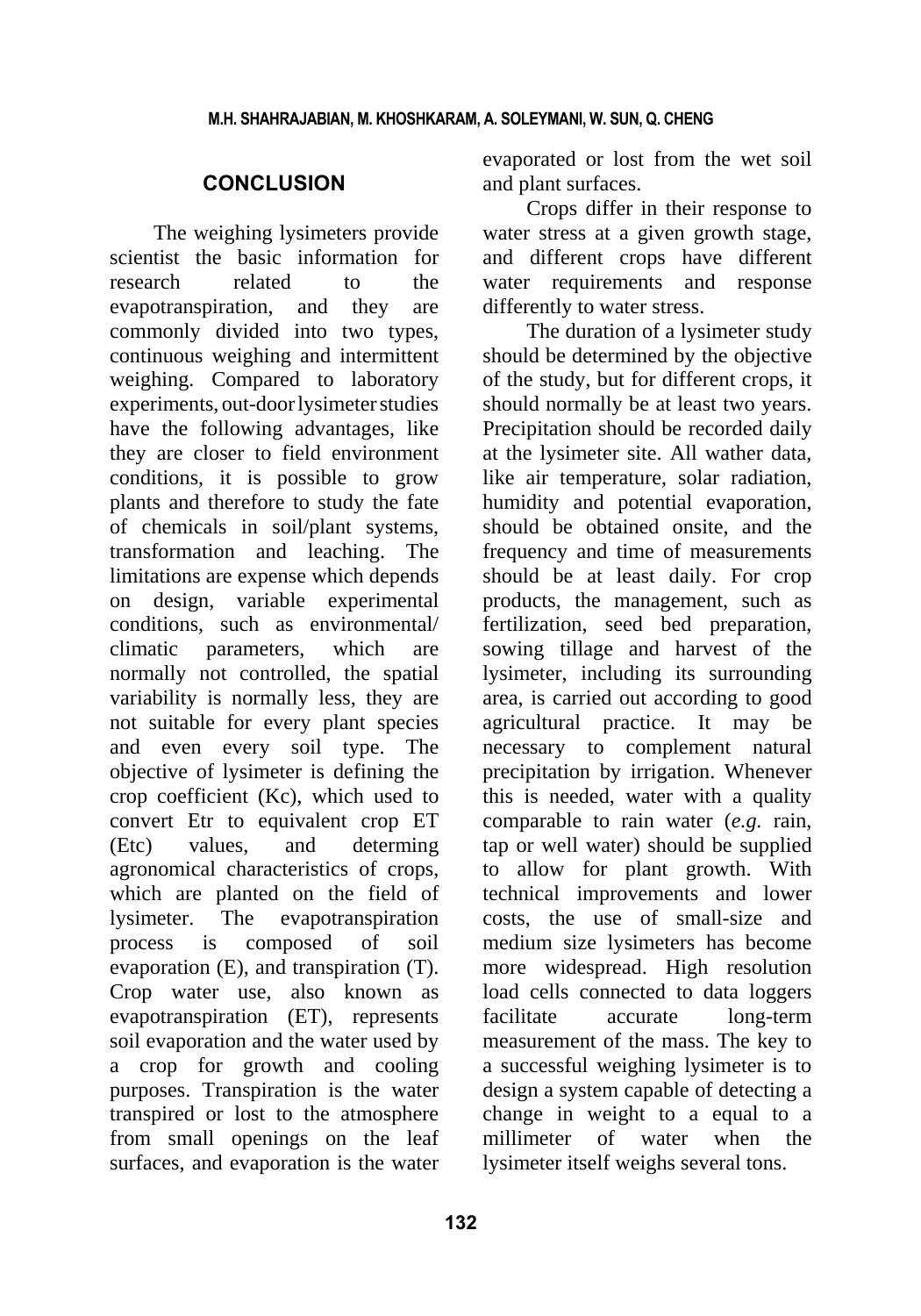#### **REFERENCES**

- **Abdollahi, M., Soleymani, A., Shahrajabian & M.H. (2018).**  Evaluation of yield and some physiological indices of potato cultivars in relation to chemical, biologic and manure fertilizer. *Cercet.Agron. in Moldova*, 51(2): 53- 66, DOI: 10.2478/cerce-2018-0016
- **Abdou, H.M. & Flury, M. (2004).** Simulation of water flow and solute transport in free-drainage lysimeters and field soils with heterogeneous structures. *Eur.J.Soil.Sci.,* 55: 229- 241, DOI: 10.1046/j.1365-2389.20 04.00592.x
- **Allen, R.G. & Fisher, K.K. (1990).** Lowcost electronic weighing lysimeters. *Trans. ASAE,* 33(6): 1823-1833.
- **Allen, R.G., Howell, T.A., Pruitt, W.O., Walter, I.A. & Jensen, M.E. (1990).** Lysimeters for evapotranspiration and environmental measurements. *Am.Soc.Civ.Eng.,* New York, NY, 444 p.
- **Amaral, A.M., Filho, F.R.C., Vellame, L.M., Teixeira, M.B., Soares, F.A.L. & Santos, L.N.S.D. (2018).** Uncertainty of weight measuring systems applied to weighing lysimeters. *Comput.Electron.Agric.,* 145: 208-216, DOI: 10.1016/j.comp ag.2017.12.033
- **Amini, A.R., Soleymani, A. & Shahrajabian, M.H. (2012).** Changes in morphological traits, leaf and soil RWC and length of growth and development stages of four cultivars of barley in restricted irrigation*. IJACS*, 4(7): 368-371.
- **Berglund, Ȫ., Berglund, K. & Klemedtsson, L. (2010).** A lysimeter study on the effect of temperature on  $CO<sub>2</sub>$  emission from cultivated peat soils. *Geoderma*, 154(3-4): 211-218 DOI: 10.1016/ j.geoderma.2008.09.007
- **Bergström, L.F. (1990).** Use of lysimeters to estimate leaching of pesticides in

agricultural soils. *Environ.Pollut.,* 67(4): 325-347, DOI: 10.1016/0269- 7491(90)90070-S

- **Boll, J., Steenhuis, T.S. & Selker, J.S. (1992).** Fiberglass wicks for sampling of water and solutes in the vadose zone. *Soil Sci.Soc.Am.J.,* 56: 701-707, DOI: 10.2136/sssaj1992. 03615995005600030005x
- **Chen, F., Xie, J., Zheng, W., Liu, Y., Lu, T.P., Zhao, Q., Hu, Y. & Shahrajabian, M.H. (2013).** The status quo of desertification and the prevention strategy in Xinjiang. *J. Food Agric.Environ.,* 11(2): 1025- 103.
- **Corwin, D.L. & LeMert, R.D. (1994).** Construction and evaluation of an inexpensive weighing lysimeter for studying contaminant transport. *J.Contam.Hydrology*, 15(1-2): 107- 123, DOI: 10.1016/016 9- 7722(94)90013-2
- **Goyne, K.W., Day, R.L. & Chorover, J. (2000).** Artifacts caused by collection of soil solution with passive capillary samplers. *Soil Sci.Soc.Am.J.,* 64: 1330-1336, DOI: 10.2136/sssaj20 00.6441330x
- **Hagenau, J., Meissner, R. & Borg, H. (2015).** Effect of exposure on the water balance of two identical lysimeters. *J.Hydrol.,* 520: 69-94, DOI: 10.1016/j.jhydrol.2014.11.030
- **Howell, T.A., McCormick, R.L. & Phene, C.J. (1985**). Design and installation of large weighing lysimeters. *Trans. ASAE*, 28(1): 106-112, DOI: 10.130 31/2013.32212
- **Howell, T.A., Schneider, A.D. & Jensen, M.E. (1991).** History of lysimeter design and use for evapotranspiration measurements. In: Lysimeter for Evapotranspiration and Environmental Measurements: *Proc. ASCE Int. Symp. Lysimeter*, 1-9.
- **Jensen, M.E., Burman, R.D. & Allen, R.G. (1990).** Evapotranspiration and irrigation water requirements. *ASCE*, New York, NY, Manual of practice, No.: 70.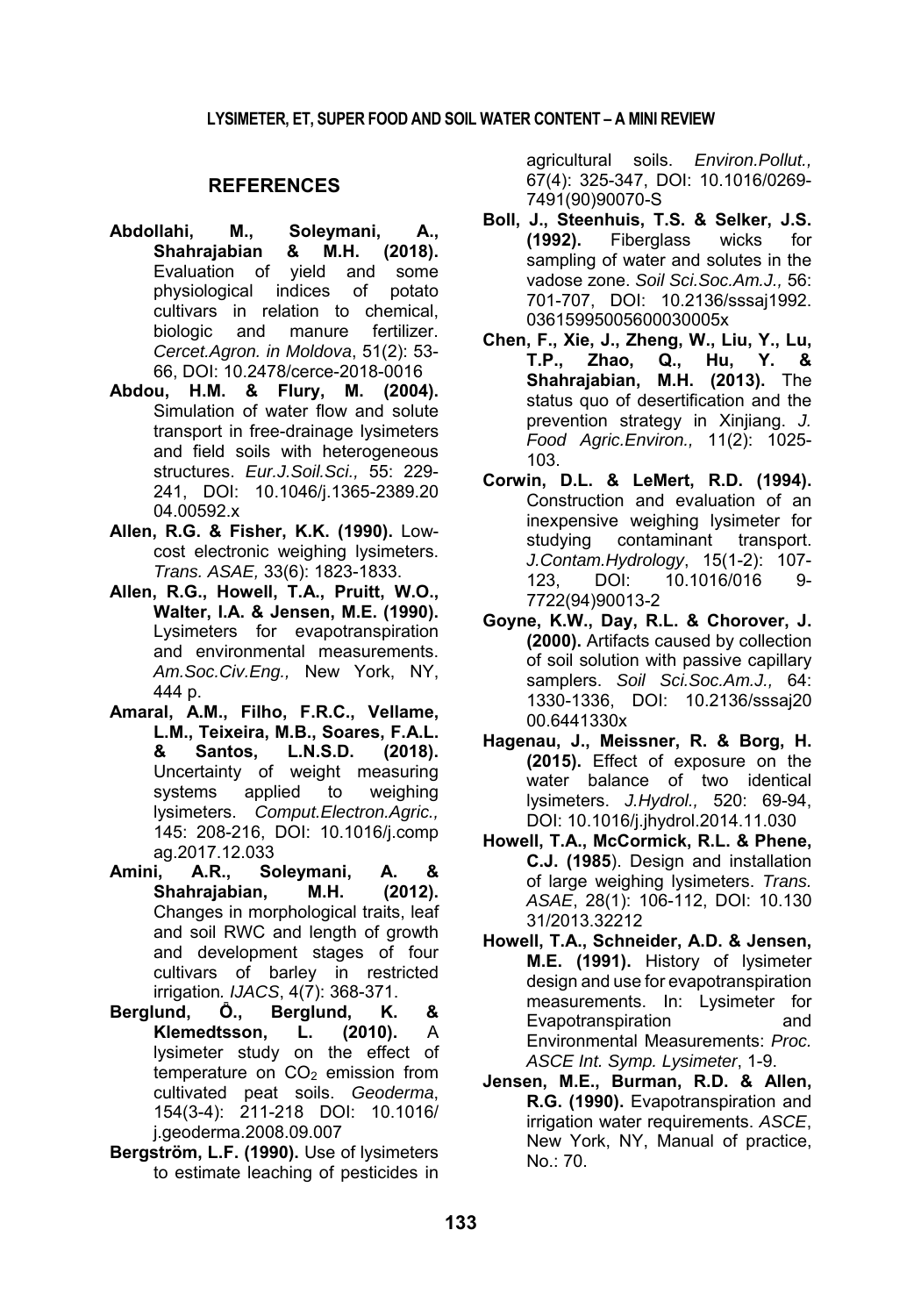#### **M.H. SHAHRAJABIAN, M. KHOSHKARAM, A. SOLEYMANI, W. SUN, Q. CHENG**

- **Klammler, G. & Fank, J. (2014).** Determining water and nitrogen balance for beneficial management practices using lysimeters at Wagna test site (Austria). *Sci.Total Environ.,* 449: 448-462, DOI: 10.1016/j.scito tenv.2014.06.009.
- **Lorite, I.J., Santos, C., Testi, L. & Fereres, E. (2012).** Design and construction of a large weighing lysimeter in an almond orchard. *Span.J.Agric.Res.,* 10(1): 238-250, DOI: 10.5424/sjar/2012101-243-11
- **Marin, S., Kamp, G.V.D., Pietroniro, A., Davison, B. & Toth, B. (2010).** Use of geological weighing lysimeters to calibrate a distributed hydrological model for the simulation of landatmosphere moisture exchange. *J.Hydrol.,* 383(3-4): 179-185, DOI: 10.1016/j.jhydrol.2009.12.034
- **McFarland, M.J., Worthington, J.W. & Newman, J.S. (1983).** Design, installation and operation of twin weighing lysimeters for fruit trees. *Trans. ASAE*, 26(6): 1717-1721.
- **Misra, R.K., Padhi, J. & Payero, J.O. (2011).** A calibration procedure for load cells to improve accuracy of<br>mini-lysimeters in monitoring mini-lysimeters in evapotranspiration. *J.Hydrol.,* 406(1- 2): 113-118, DOI: 10.1016/j.jhydrol. 2011.06.009
- **Ogbaji, P.O., Shahrajabian, M.H. & Xue, X. (2013).** Changes in germination and primarily growth of three cultivars of tomato under diatomite and soil materials in auto-irrigation system. *Int.J.Biol.,* 5(3): 80-84, DOI: 10.5539/ijb.v5n3p80
- **Oliveira, A.S. (1998).** Determination of head lettuce crop coefficient and water use in Central Arizona. Ph.D. diss. University of Arizona, Tucson.
- **Peters, A., Groh, J., Schrader, F., Durner, W., Vereecken, H. & Putz, T. (2017).** Towards an unbiased filter routine to determine precipitation and evapotranspiration from high precision lysimeter measurements. *J.Hydrol.,* 549: 731-740, DOI: 10. 1016/j.jhydrol.2017.04.015
- **Quinn, R., Parker, A. & Rushton K. (2018).** Evaporation from bare soil: Lysimeter experiments in sand dams interpreted using conceptual and numerical models. *J.Hydrol.,* 564: 909-915, DOI: 10.1016/j.jhydrol. 2018.07.011
- **Raj, I., Ben-Gal, A. & Lazarovitch, N. (2018).** Soil and irrigation heterogeneity effects on drainage amount and concentration in lysimeters: a numerical study. *Agric. Water Manag.,* 195, Issue C: 1-10, DOI: 10.1016/j.agwat.2017.09.012
- **Ramsbeck, M., Franko, U. & Steinhardt, U. (1997).** Modeling of lysimeter data using the simulation model candy to interpret water and nitrogen flow. *First European Conference for Information Technology in Agriculture*, Copenhagen, 15-18 June, 1997.
- **Schneider, A.D., Howell, T.A., Moustafa, A.T.A., Evett, S.R. & Zbou-Zeid, W. (1998**). A simplified weighing lysimeter for monolithic or reconstructed soils. *Appl.Eng.Agric.,* 14(3): 267-27.
- **Shahrajabian, M.H., Soleymani, A., Ogbaji, P.O. & Xue, X. (2017**). Impact of different irrigation managements on soil water consumption, grain yield, seed protein, phosphorus and potassium of winter wheat. *Cercet.Agron. in Moldova*, 50(3): 5-13, DOI: 10.1515/cerce-2017-0021
- **Shahrajabian, M.H., Sun, W. & Cheng, Q. (2019a).** Climate change, acupuncture and traditional Chinese herbal medicines. *Phcog.Commn.,* 9(3): 91-95, DOI: 10.5530/pc.2020. 1.x
- **Shahrajabian, M.H., Sun, W. & Cheng, Q. (2019b).** A review of astragalus species as foodstuffs, dietary supplements, a traditional Chinese medicine and a part of modern pharmaceutical science. *Appl.Ecol. Environ.Res.,* 17(6): 13371-13382, DOI: 10.15666/aeer/1706\_133711 3382